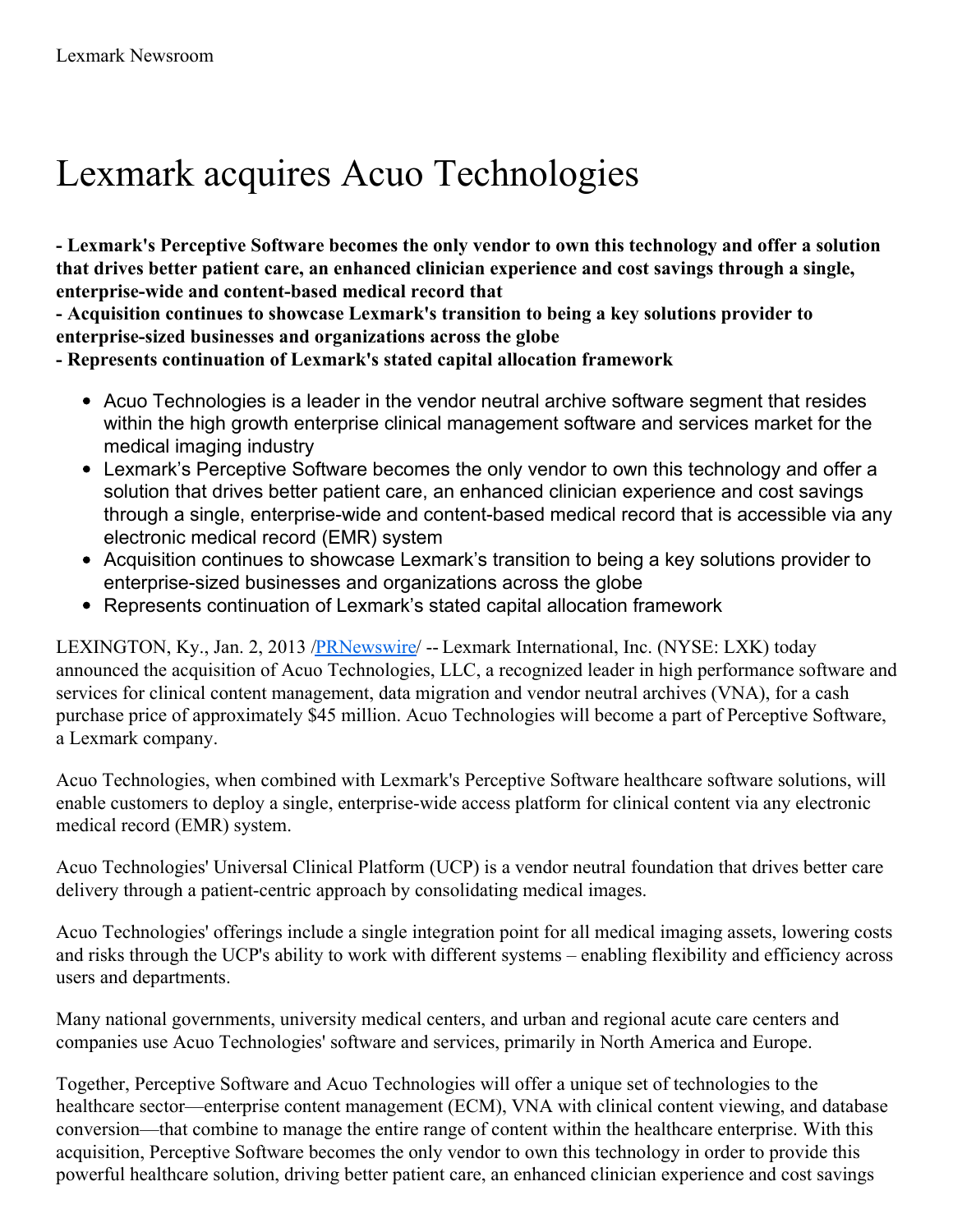through a single, enterprise-wide and content-based medical record that is accessible via any EMR system.

Lexmark retains a strong liquidity position with a long history of cash generation.

This acquisition illustrates Lexmark's consistent execution of the company's stated capital allocation framework. Lexmark's capital allocation framework is to pursue acquisitions that support growth and increase software and solutions capabilities, while returning more than 50 percent of free cash flow to shareholders, on average, through quarterly dividends and share repurchases. Since mid-2011, Lexmark has returned to shareholders more than \$500 million in the form of dividends and share repurchases.

## **Supporting Quotes:**

"With the acquisition of Acuo Technologies, Lexmark is further strengthening and differentiating our industry-leading healthcare offerings as the healthcare IT market continues to expand at a rapid pace," said Paul Rooke, Lexmark's chairman and chief executive officer. "The four acquisitions we've completed in 2012 showcase Lexmark's transition to being a key solutions provider to enterprise-sized businesses and organizations across the globe."

"Perceptive Software's rich process and content solution combined with Acuo Technologies' Universal Clinical Platform will provide users a single, enterprise-wide view of all patient medical information from within the EMR system," said Scott Coons, Perceptive Software president and chief executive officer and Lexmark vice president. "Physicians will have immediate access to all patient information—from prescriptions to x-rays, ultrasounds, CT scans and more—from directly within the EMR, regardless of the department in which it was conducted or the technology used to create and store it.

"This data is then presented in the context of the patient, so when the physician pulls up a patient record in the EMR, all clinical content living outside that record is presented," added Coons. "This immediate, broad view of the patient drives both efficiencies and better patient care. Presenting this powerful content-based medical record in one solution will be unique to the market."

"Combining Acuo Technologies' clinical content solutions with Perceptive Software's content and process expertise allows us to offer healthcare customers more compelling end-to-end solutions that integrate and manage both medical image and document-centric patient information, all integrated with the EMR," said Jeff Timbrook, Acuo Technologies chief executive officer. "We look forward to presenting this broad offering to existing Acuo Technologies, Perceptive Software and Lexmark healthcare customers."

## **About Lexmark**

Lexmark International, Inc. (NYSE: LXK) provides businesses of all sizes with a broad range of printing and imaging products, software, solutions and services that help customers to print less and save more. Perceptive Software, a Lexmark company, is a leading provider of process and content management software that helps organizations fuel greater operational efficiency. In 2011, Lexmark sold products in more than 170 countries and reported more than \$4 billion in revenue.

To learn more about Lexmark, please visit [www.lexmark.com](http://www1.lexmark.com/products/). For more information on Perceptive Software, please visit [www.perceptivesoftware.com](http://www.perceptivesoftware.com/).

For more information on Lexmark, see the Lexmark [Facebook](http://www.facebook.com/LexmarkNews) page and follow us on [Twitter](http://twitter.com/lexmarknews).

For more information about Perceptive Software, please visit the company's [Facebook](http://www.facebook.com/perceptivesw) and [Twitter](http://twitter.com/perceptivesw) profiles.

## **About Acuo Technologies**